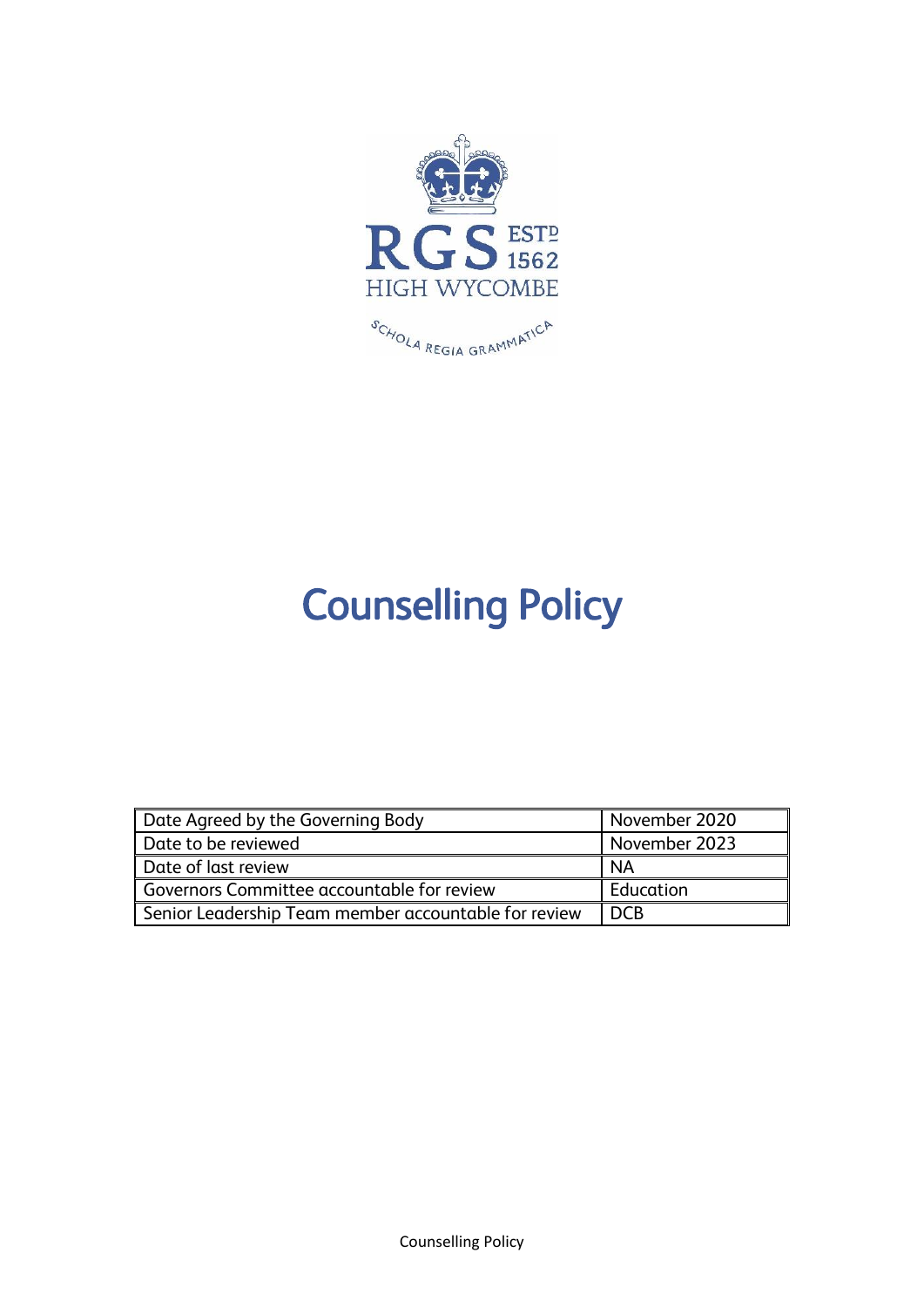# Counselling Policy

"Young people and children experience developmental changes that are unique to each individual. Counselling is a process, which assists a client to focus on his or her particular concerns and developmental issues, while simultaneously addressing and exploring specific problems, making choices; coping with crises, working through feelings of inner conflict and improving relationships with others. Counselling enables children and young people to gain a better understanding of themselves and the situations facing them and to develop strategies to cope." (BACP 2006).

#### **Introduction**

- The School Counselling Service is designed to complement the strengths of the Royal Grammar School's Student Development support system by offering additional personal support to students who may benefit from working with a counsellor.
- The Service recognises that students have the right to confidentiality in counselling, and that this is essential for maintaining trust with the counsellor, but accepts that confidentiality is not absolute and safeguarding all students must always be at the forefront of its work.

#### Service Aims

- To provide a range of counsellors and therapists, including staff who are undertaking a training course, to support the emotional and mental health and wellbeing of students at RGS.
- To provide a safe, confidential space that allows individuals to explore issues that they may be having. To work through those issues by developing positive coping strategies, empowering them to find a voice and enabling them to build stronger relationships both inside and outside the school environment.
- To keep the individual at the centre of the service and work that we deliver.

#### Relevant Legislation

This Policy is drawn up with regard to the following:

- The Royal Grammar School Child Protection Policy
- Article 8 of the Human Rights Act 1998, which affords young people the right to privacy
- The UN Convention of the Rights of the Child 1989.
- The Children Act 1989: 2006
- Data Protection Act 2018
- Working Together to Safeguard Children 2018
- BACP Ethical framework for Good Practice in Counselling and Psychotherapy 2018
- BACP 4<sup>th</sup> Edition Counselling in Schools 2006/2007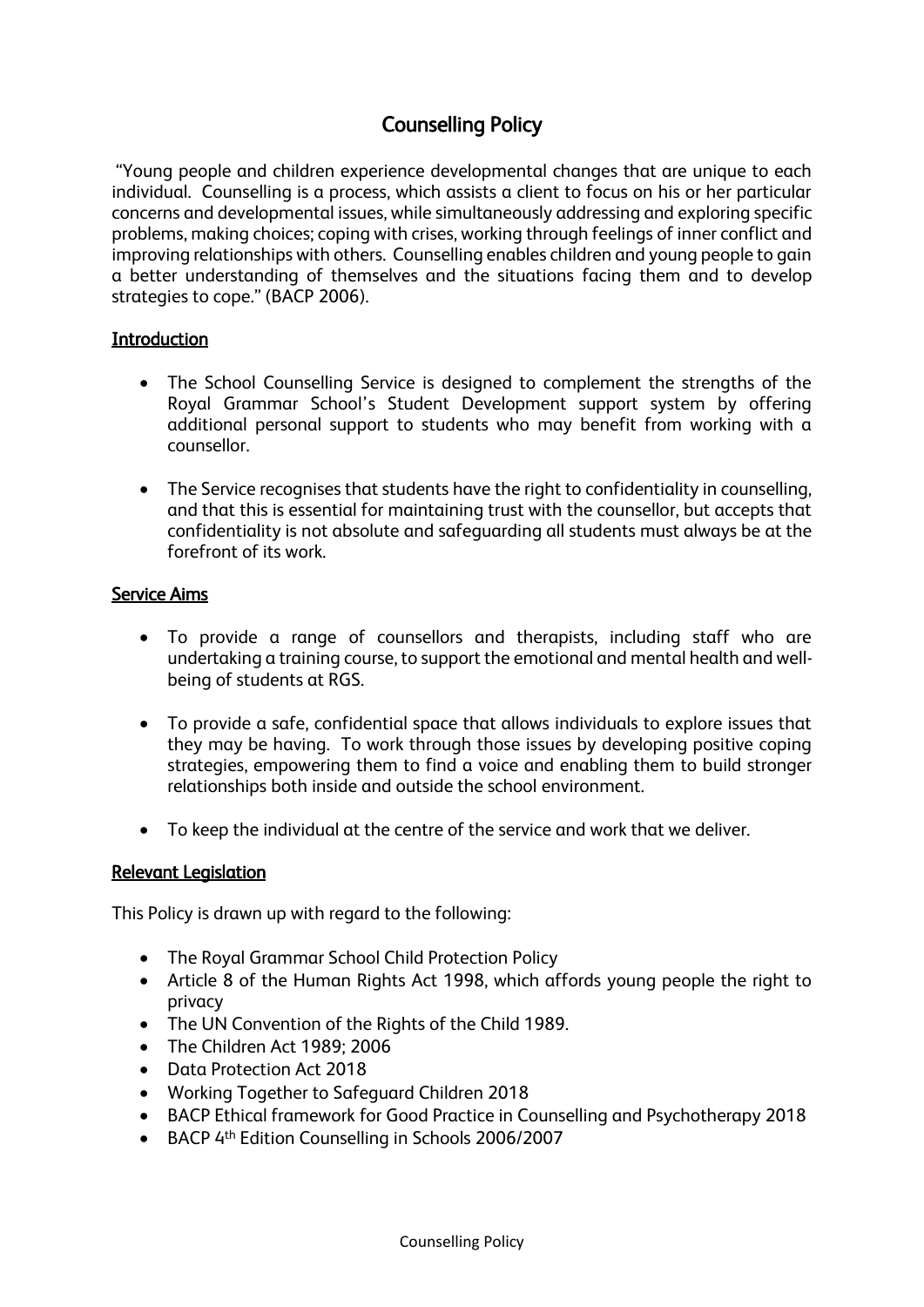# Features of the Service

All staff must be qualified to Postgraduate Level and/or engaged in study on a Level 4 Diploma in counselling or a degree or masters in a counselling modality. All are DBS checked. They are all contracted to maintain annual membership of a national professional psychotherapy body, such as the British Association of Counselling and Psychotherapy (BACP) or British Psychological Society (BPsS) and work according to the Ethical Framework of these bodies. All counsellors and therapists must meet the minimum standards of Clinical Supervision of their work with a suitably qualified supervisor and have their own professional indemnity insurance. All staff must fulfil the requirements of our Risk Assessment (Appendix A).

### Referrals to the Service

- Students are made aware of the counselling provision through notices boards and a leaflet "Welcome to School Counselling", which is available in the Student Development Hub, in Matron's office and in various locations around the school.
- Self-referral from students is normally via a member of staff but can be in person. Referrals also come from Form Tutors, Subject Staff, Heads of Year, the SENCo and parents.
- Parents are not able to commission the service to provide therapy for their child unless their child wants them to do so. Counselling can only take place and be successful if a student is a willing participant in the process.
- Parental permission is always requested before any therapy commences unless, in exceptionally rare circumstances, this would be detrimental to the student.
- It is important to note that, whilst the process of the work can be discussed with parents, the content remains confidential and will not be shared with a parent without the student's permission.

### Working within the School Setting

- The duration of the counselling sessions will be the length of lessons (35 40 minutes) with some flexibility to take into account individual student needs. Sessions are not offered outside of the school day. Sessions are generally held during normal lesson time. However, it is important that for the duration of the counselling, those sessions are rotated so the student is not missing the same lesson each week.
- The School Counselling Service does not have sufficient capacity to support longterm problems. Counselling is initially for six sessions, with an option to extend up to twelve sessions if required upon review. In exceptional circumstances counselling can exceed twelve weeks but this is rare. Consistent with the principles of the personcentred approach regular reviews encourage students to reflect on whether counselling is meeting the desired outcomes, as well as when they end. Students have the right to withdraw from counselling at any time.
- Counselling will take place in the designated 'Counselling Room'.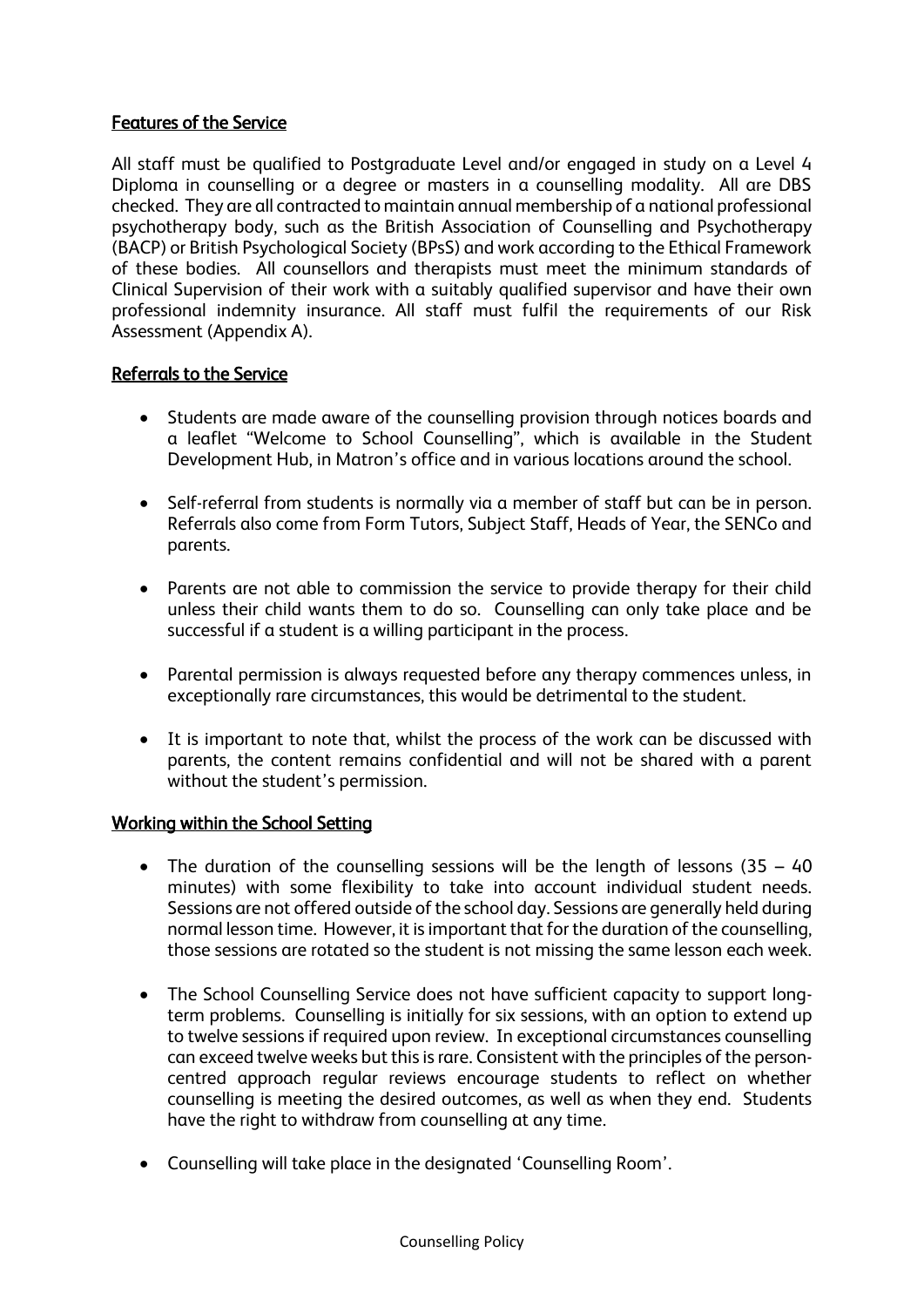- Students will be encouraged to take responsibility for keeping appointments, and where possible leave a message if they are unable to attend an appointment.
- The Student Development Team will contact the student to inform them that they have been added to the waiting list when a referral is received and no appointments are currently available. The student will be contacted when a place becomes available.
- The school counsellors do not work on a private basis with any RGS student or member of staff.

# Counselling Records and Confidentiality

- Written anonymised client notes and records are covered by specific sections of the Data Protection Act 2018 and these are kept separate from individual educational records within the school and are not accessible to non-counselling staff.
- Our counsellors keep separate personal process notes for monitoring their work and for discussion in professional supervision. These notes are kept separately by individual counsellors and are intended to be a professional aide memoire. They are anonymised and kept no longer than necessary before being shredded.
- Files are organised to maintain confidentiality and are labelled by code (with a corresponding list of names and numbers kept separately) and are kept to a minimum level of detail about the general themes of each session.
- An exception to this are notes regarding safeguarding issues. This information is recorded on an official RGS safeguarding recording sheet, which is also kept separately to the individual's educational record. Counsellors are aware that courts may also require any notes around Child Protection issues at a later date and give consideration to this in making appropriate case notes.
- Confidentiality is vital in enabling people to express their concerns and/or distress in the counselling session. It is an essential element of the process in establishing a relationship of trust, but it is acknowledged that it cannot be absolute.
- Good practice at the RGS dictates the use of a verbal contract which is explained clearly at the outset of counselling and periodically thereafter to students about the boundaries of confidentiality that a school counselling service can offer. Clients are assured that the best decisions regarding confidentiality will be made in the interest of safeguarding and promoting their welfare, preferably with their knowledge and consent.
- A client's wishes about confidentiality may be overridden by a paramount duty to protect a child's welfare.
- A school counsellor has a duty to follow procedures laid out in the school's Child Protection Policy and will refer a concern about a client to a Designated Safeguarding Lead where there are strong grounds for thinking that an individual might be at risk of significant harm from themselves or others. Adhering to Working